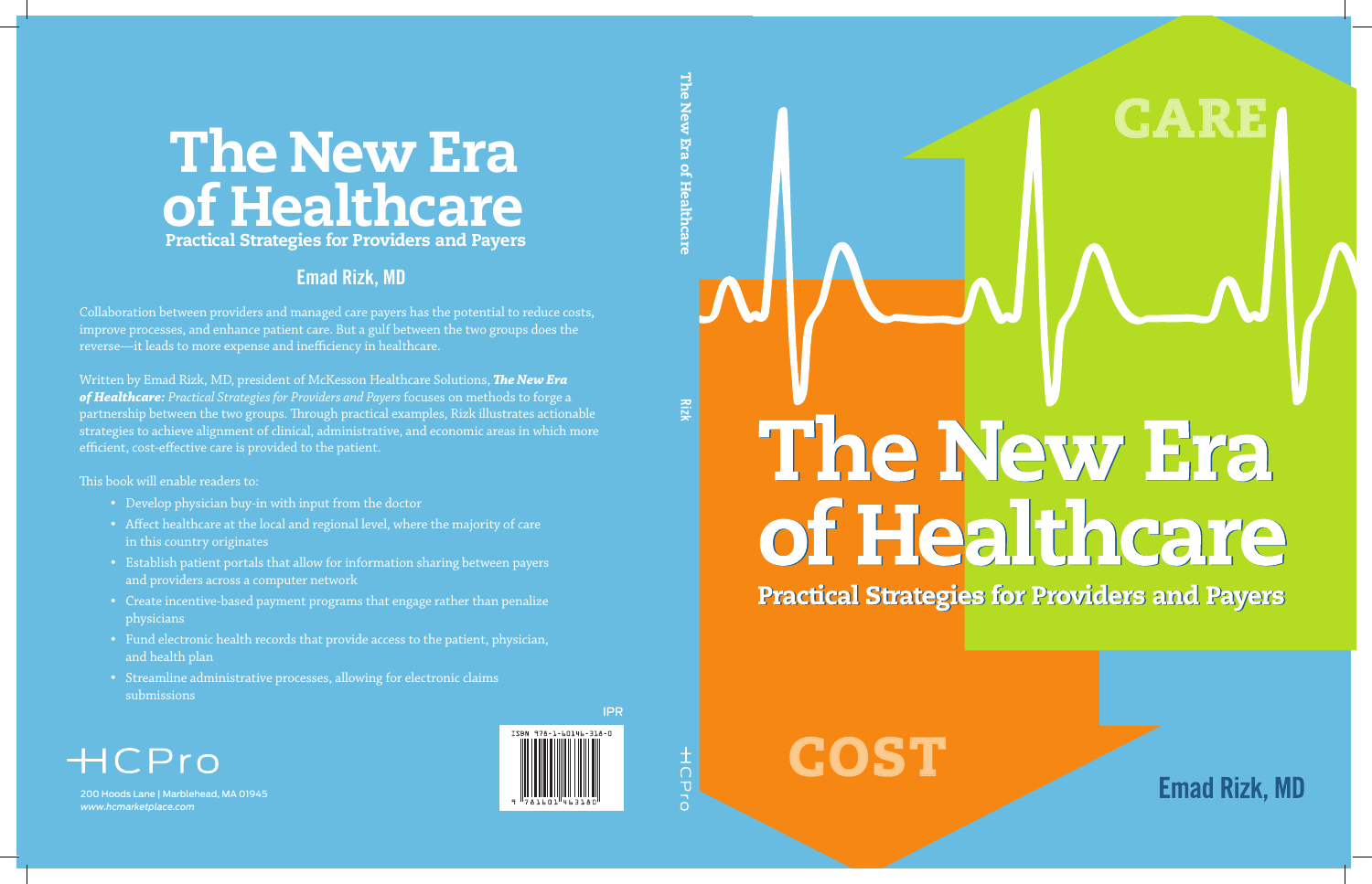# The New Era of Healthcare

**Practical Strategies for Providers and Payers**

**Emad Rizk, MD**

**HCPro**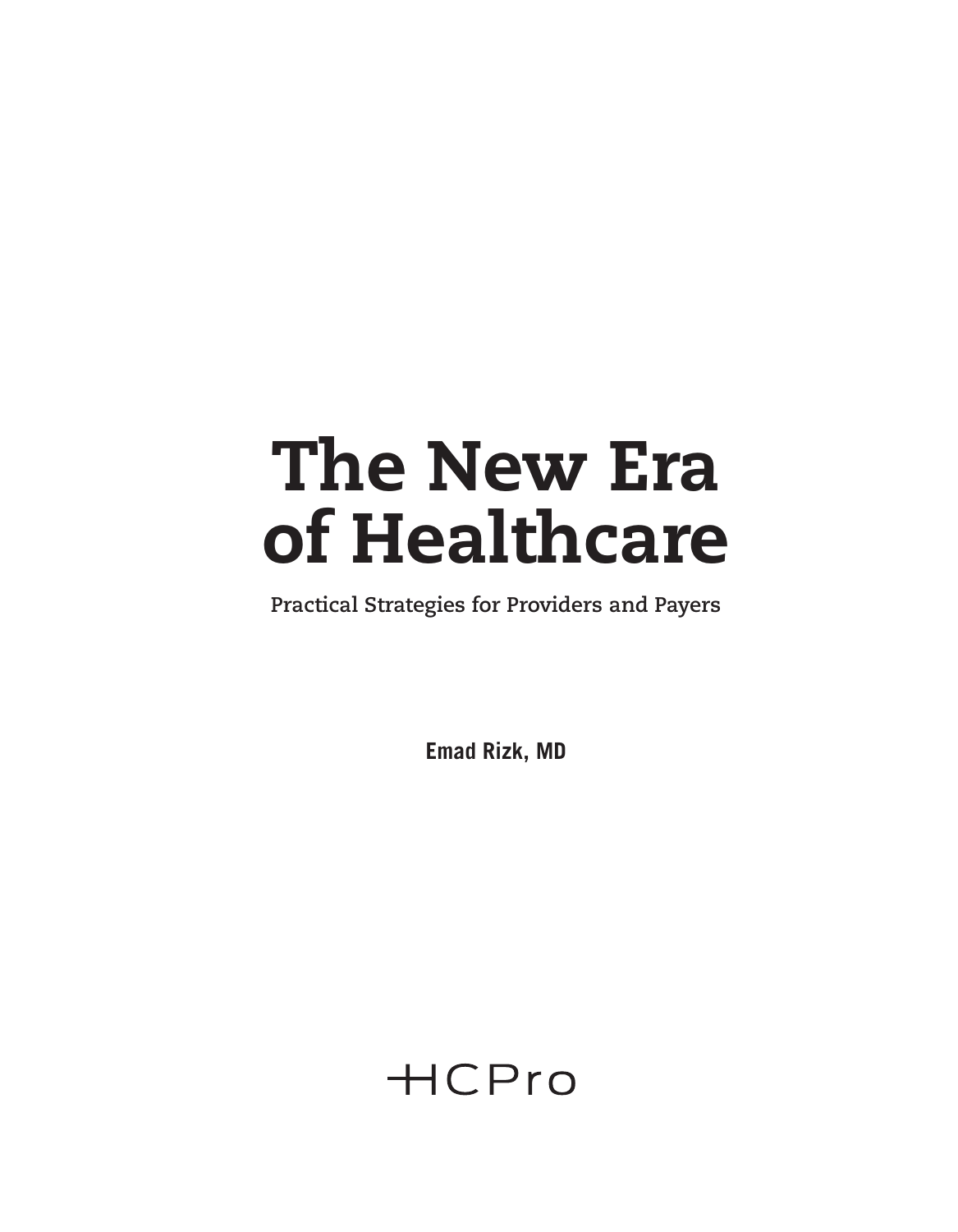*The New Era of Healthcare: Practical Strategies for Providers and Payers* is published by HCPro, Inc.

Copyright © 2009 HCPro, Inc.

All rights reserved. Printed in the United States of America. 5 4 3 2 1

ISBN 978-1-60146-318-0

No part of this publication may be reproduced, in any form or by any means, without prior written consent of HCPro, Inc., or the Copyright Clearance Center (978/750-8400). Please notify us immediately if you have received an unauthorized copy.

HCPro, Inc., provides information resources for the healthcare industry.

HCPro, Inc., is not affiliated in any way with The Joint Commission, which owns the JCAHO and Joint Commission trademarks.

| Emad Rizk, MD, Author          | Janell Lukac, Graphic Artist            |
|--------------------------------|-----------------------------------------|
| Debra Beaulieu, Editor         | Claire Cloutier, Copyeditor             |
| Rick Johnson, Executive Editor | Adam Carroll, Proofreader               |
| Matt Cann, Group Publisher     | Mattt Sharpe, Production Supervisor     |
| Susan Darbyshire, Art Director | Jean St. Pierre, Director of Operations |
| Shane Katz, Cover Designer     |                                         |

Advice given is general. Readers should consult professional counsel for specific legal, ethical, or clinical questions.

Arrangements can be made for quantity discounts. For more information, contact:

HCPro, Inc. P.O. Box 1168 Marblehead, MA 01945 Telephone: 800/650-6787 or 781/639-1872 Fax: 781/639-2982 E-mail: *customerservice@hcpro.com*

> **Visit HCPro at its World Wide Web sites:** *www.hcpro.com* **and** *www.hcmarketplace.com*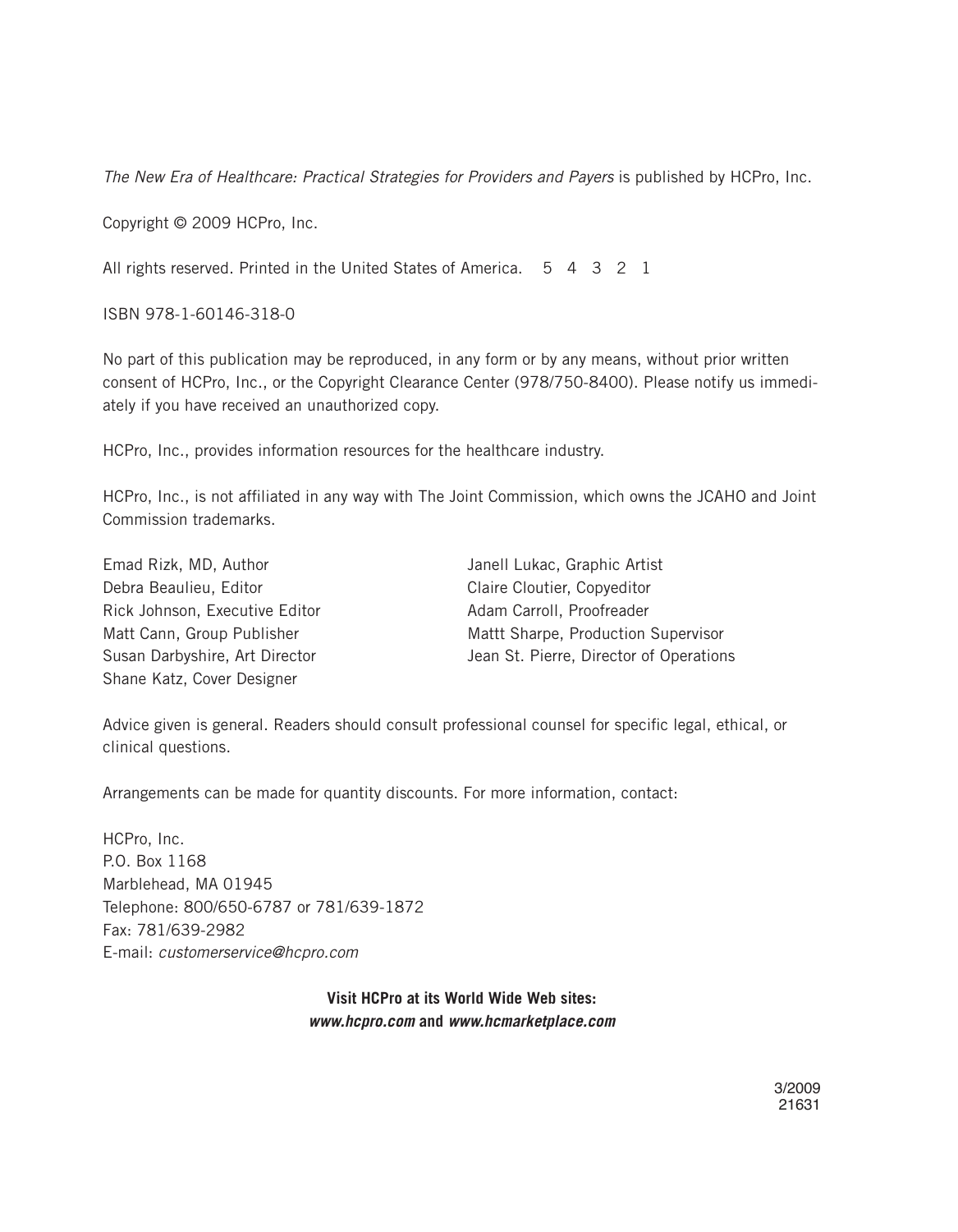# **Contents**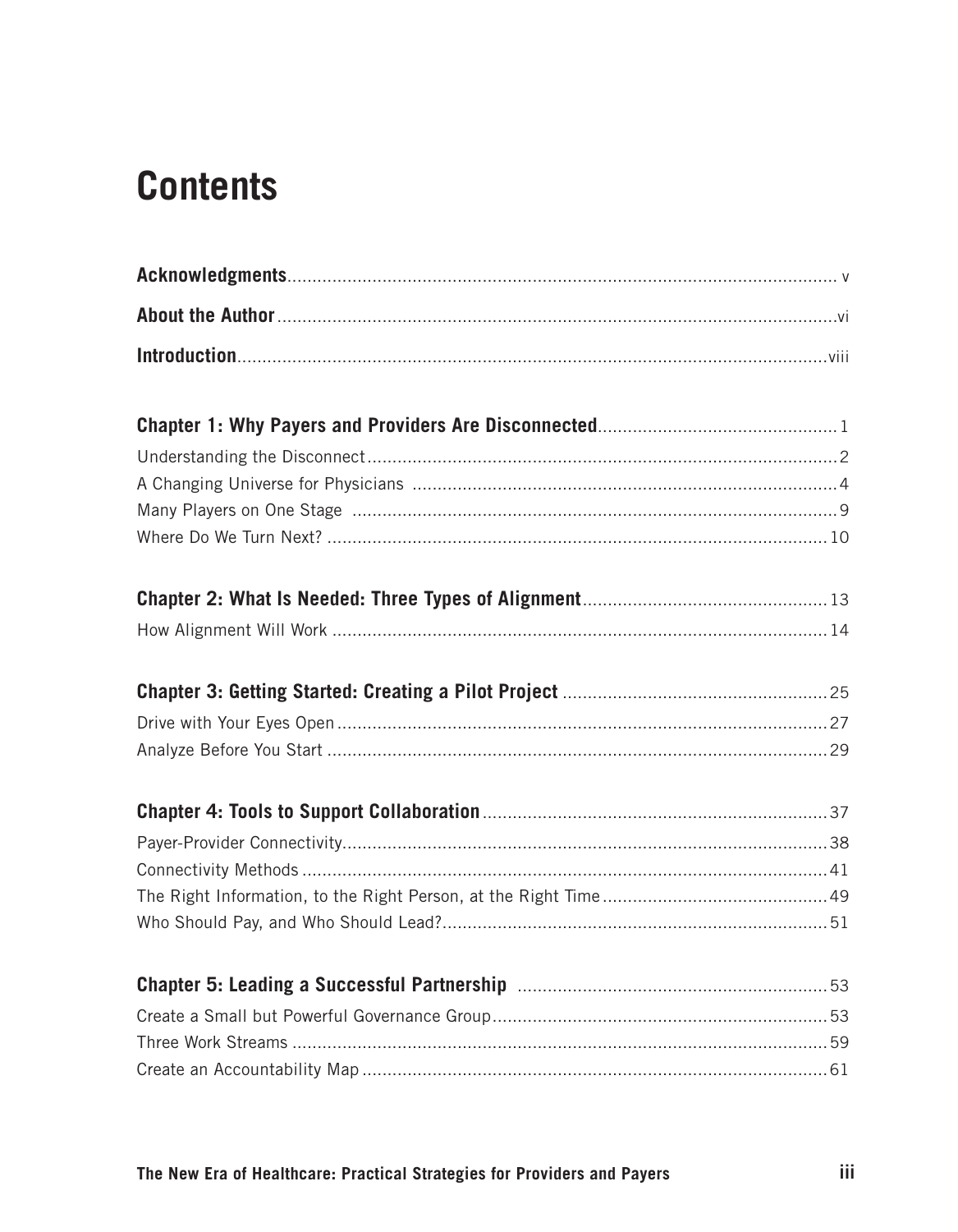#### **Contents**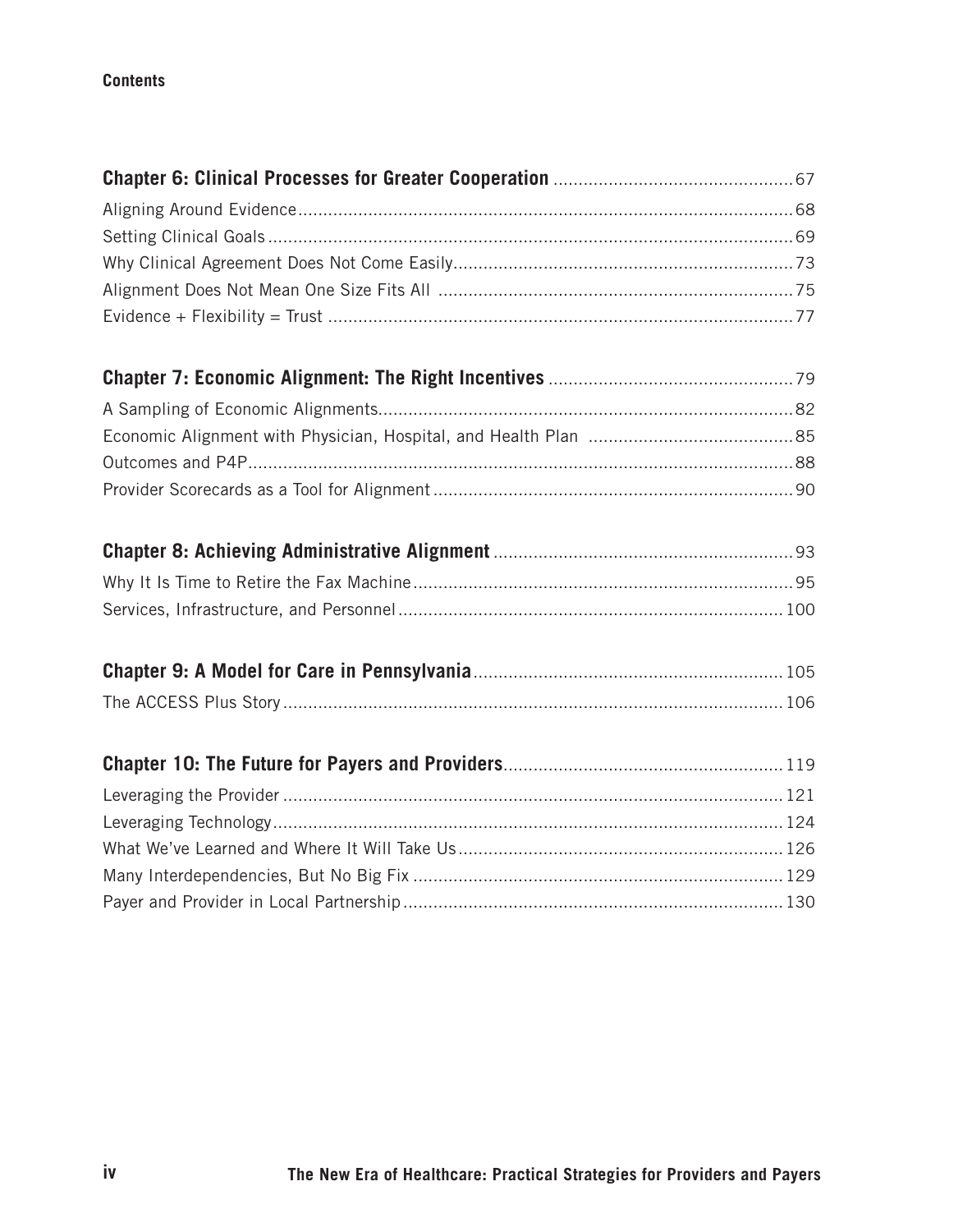# **Acknowledgments**

This book, which focuses principally on the power of collaboration, is in itself the product of a powerful collaboration. It draws on the wisdom of countless payer and hospital executives, physicians, nurses, and, of course patients, who have generously shared their concerns, ideas, and lessons learned with me over the years. In particular, I would like to thank:

My mother Isis, whose support, encouragement, and guidance I will be forever grateful.

My wife Fadia and my children, Antony, Michael, and Andrew, for understanding my endless travel and always being so supportive about the time it took to write this book.

Ricardo Guggenheim, MD, for his real-world insights and willingness to act as a sounding board for my ideas on a wide range of topics.

Bruce Jankowitz, Ross Homer, and Aria Marketing, for their counsel throughout the book development process.

Sandy Jacobs, whose outstanding writing expertise was invaluable to the creation of this book.

And to Christine Scarlett, for finding a way, as she always does, to make what seemed impossible possible.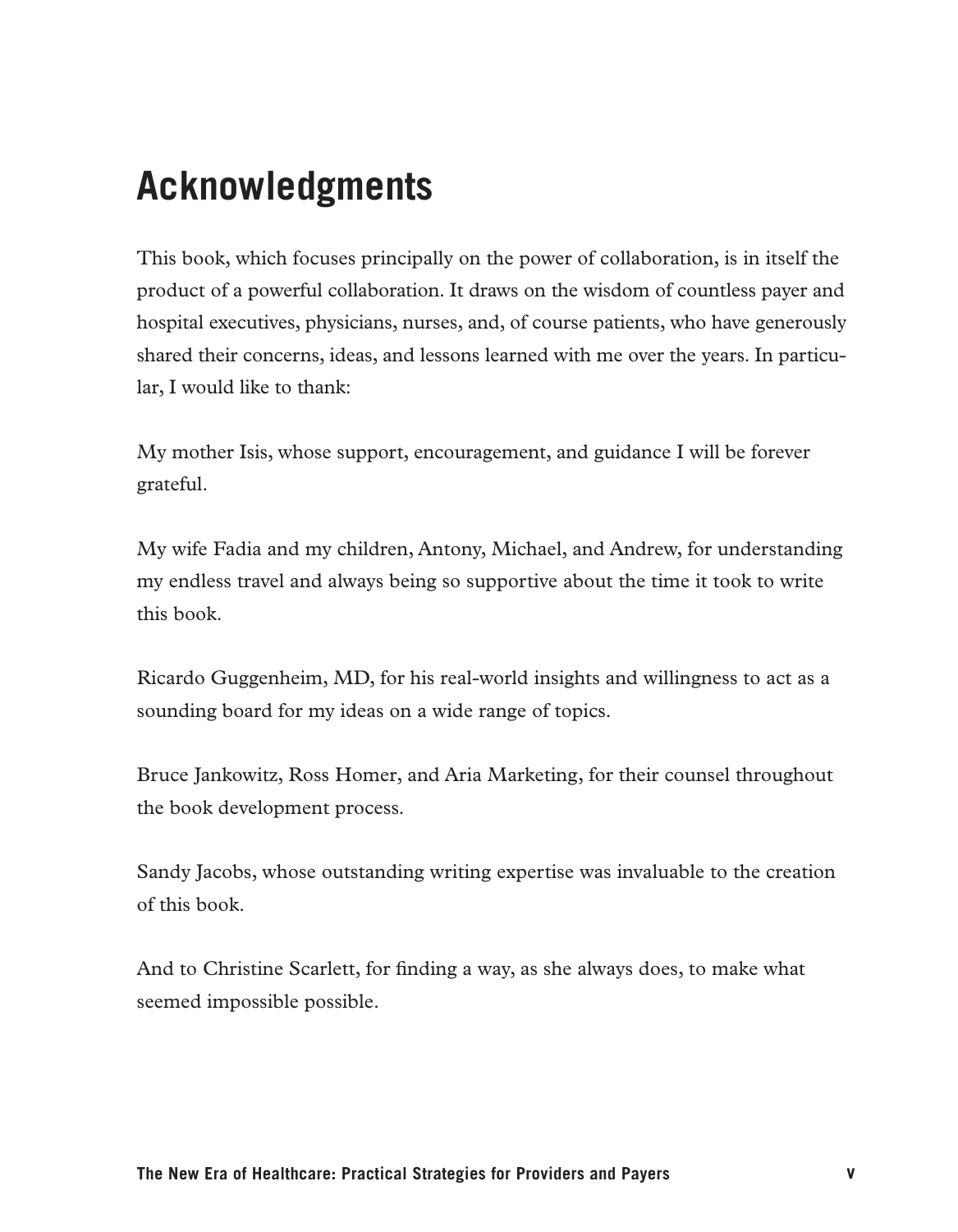### **About the Author**



Emad Rizk, MD, is president of McKesson Health Solutions, a division of McKesson Corporation, delivering unique solutions that enable payers, providers, and patients to come together to transform the business and process of healthcare.

Rizk is a world-renowned expert in the healthcare industry, with more than 25 years of experience working with payers, physicians, hospital systems, and pharma-

ceutical organizations. He is a thought leader on transformational strategies and operational execution for healthcare organizations.

In his previous position as the global director of Deloitte, Rizk led medical cost and quality management practice across all industries. He also spearheaded the largest redesign of care management and delivery models among health plans and providers nationwide.

Rizk is sought after for his knowledge of the healthcare industry. He has served on many healthcare boards, including the National Clinical Advisory Board and National Quality Review, and currently serves on the boards of DMAA: Care Continuum Alliance, National Association for Hispanic Health, University of Miami, University of North Texas, and *Managed Care Magazine.* Rizk is a senior scholar professor at Jefferson Medical College in Philadelphia and has an extensive portfolio of published journal articles and books, including *The Wisdom of Top*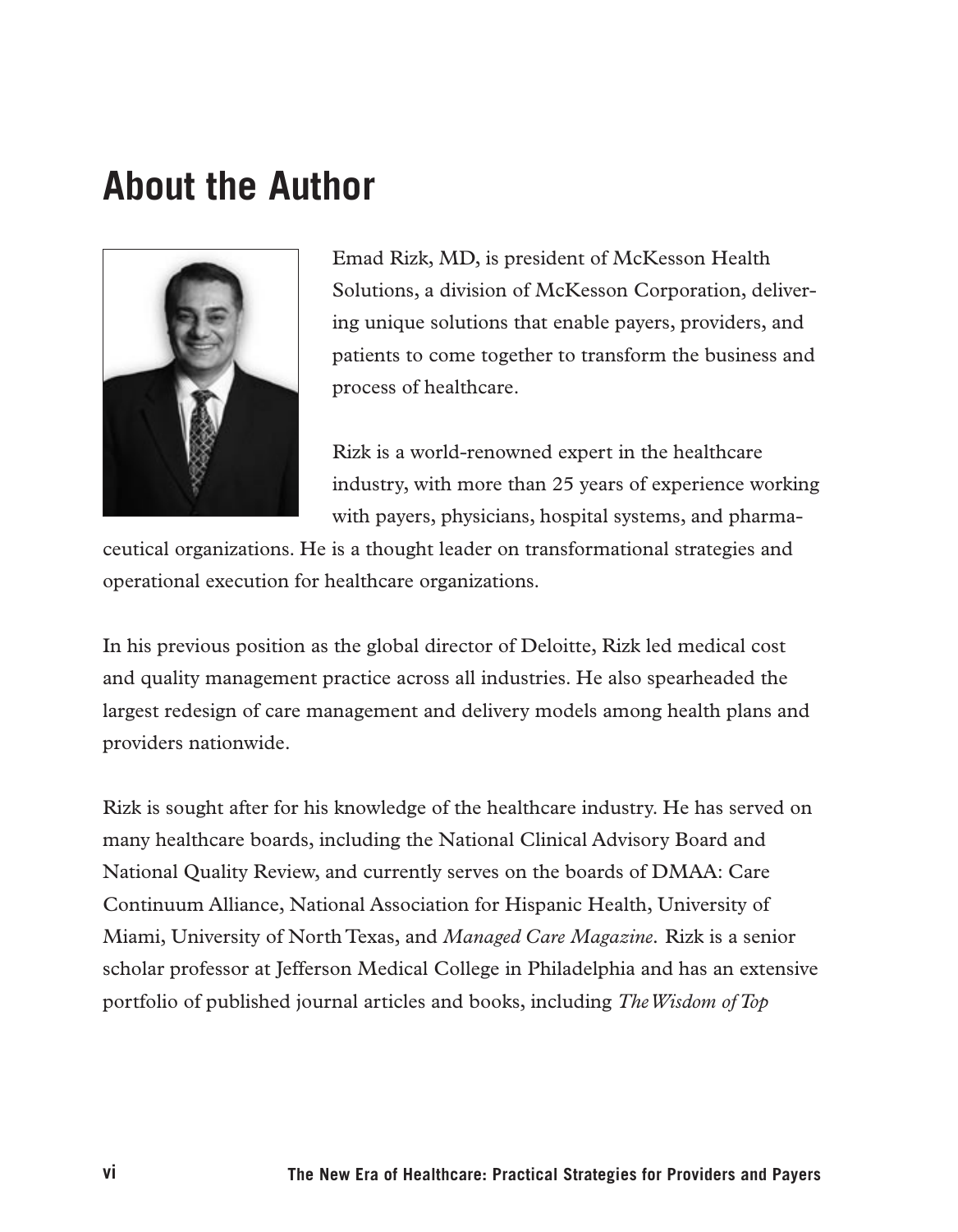*Health Care CEOs,* a collection of interviews published in 2003 by the American College of Physician Executives.

In 2008, Rizk was named one of the "50 Most Powerful Physician Executives" in the United States by *Modern Physician* and one of the nation's top 25 leaders in disease management by *Managed Healthcare Executive.* 

Rizk lives in Chicago with his wife Fadia and sons Antony, Michael, and Andrew.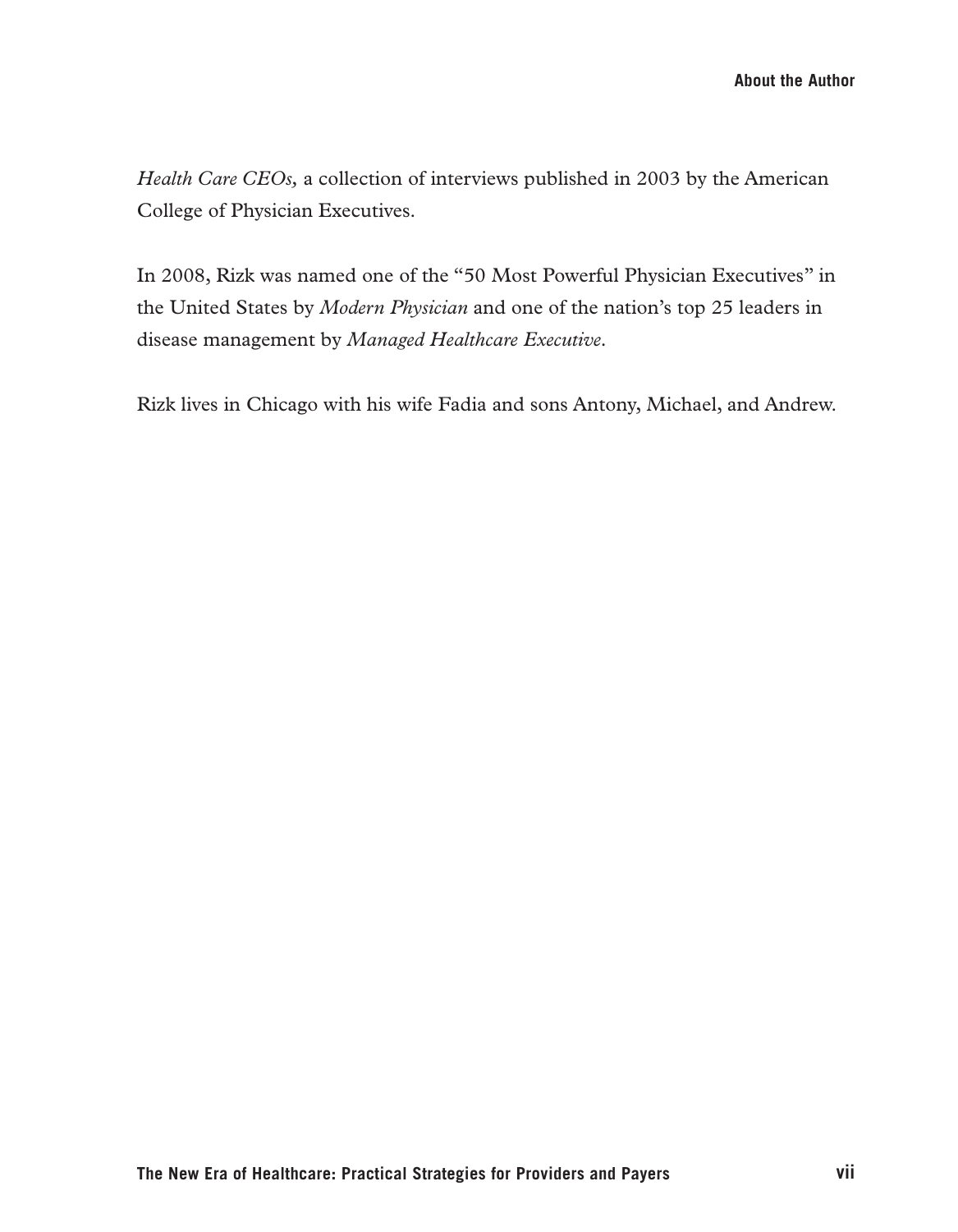## **Introduction**

This is not an easy time for healthcare. Costs are up. Physician morale is down. Despite our growing medical knowledge, we seem unable to contain the burden of chronic disease. The cost, in dollars and human health, is astounding.

The most striking assessment of our healthcare system comes when we look abroad. The United States spends far more per capita on healthcare than any other country in the world. With that, we should have the world's top-rated healthcare, right? Unfortunately, we do not. While our costs have soared, our outcomes are not commensurate. Looking solely at mortality rates, many countries that spend a smaller portion of their gross domestic product on healthcare do significantly better.

So, it may surprise you that I am optimistic about the potential to improve the state of the U.S. healthcare system and the health of its patients. This improvement can be achieved through practical steps that focus largely on bringing together two critical constituents in healthcare: payers and providers.

For the past 20–30 years, payers and providers have been at odds with each other. Each move by insurers to control costs has been met with countermoves by hospitals and physicians to maintain their decision-making authority and payment levels. Our many strategies and models—from preferred health organizations, to health maintenance organizations to preferred provider organizations—have put payers and providers into every contorted relationship except as allies. No model yet has squarely addressed the critical relationship that must exist between payers and providers to ensure effective and cost-effective healthcare. The result is a system full of inefficiencies, redundancies, disconnects, and mistrust. These are some of the reasons that our healthcare system is in such distress.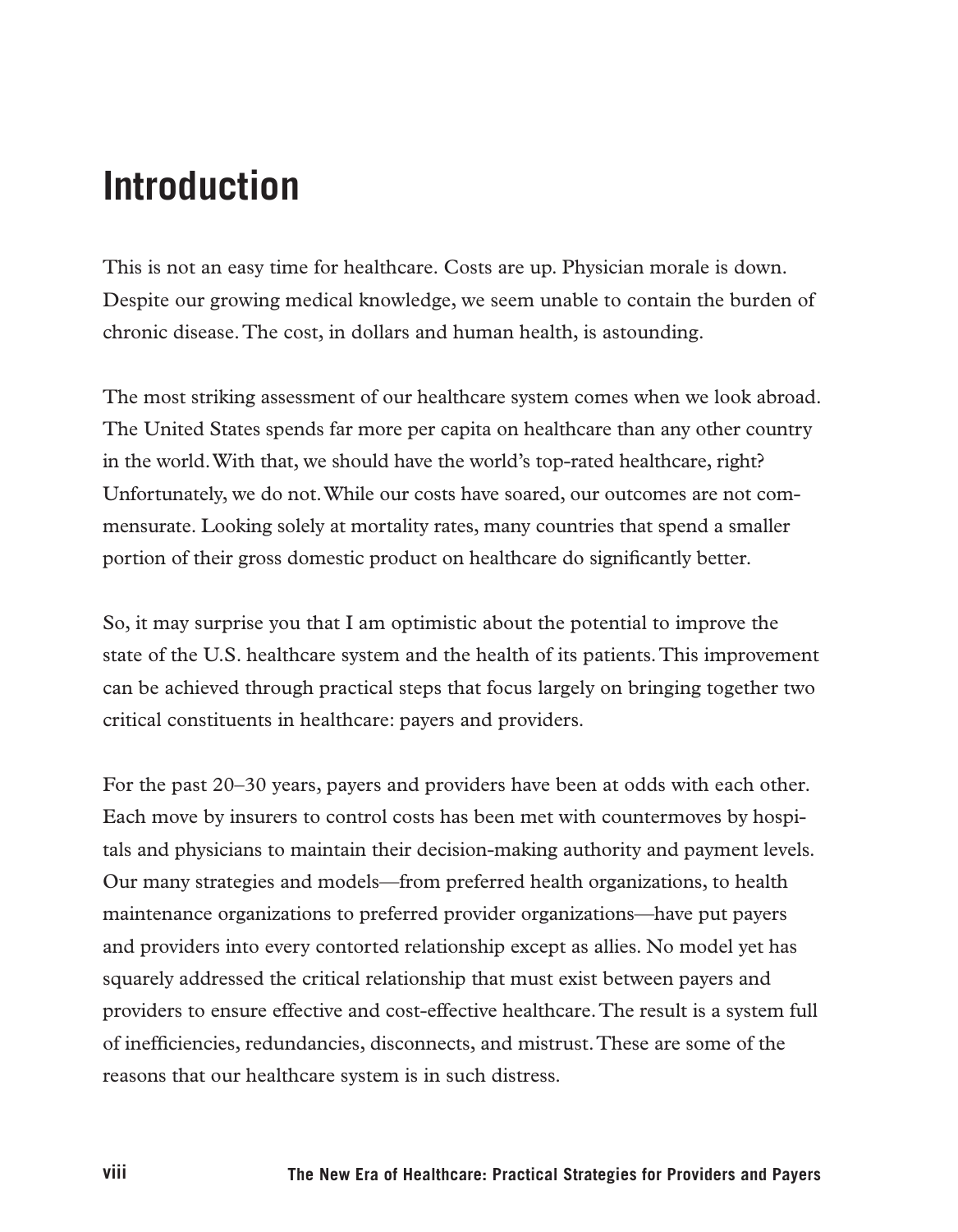**Introduction**

But this dysfunction also opens a great window of opportunity. Payers and providers now have the incentive to put aside their old antagonisms. It is clear that the old ways of doing business cannot continue. Payers and providers face a shared challenge. Leaders on both sides are starting to see the fundamental need to work together toward mutual goals of healthcare efficiency and quality.

The term I use for this coming together is "alignment." My dictionary defines alignment as "the process of adjusting parts so that they are in proper relative position." Fortunately, we have the tools at hand to forge this alignment in the healthcare system. Payers and providers each have data that can drive better decisions and better care. Technologies exist that can bring all this data together. And each day brings new innovation—be it improved software to send real-time data from providers to payers, or a new device that enables a nurse to read biometric measures from a patient at home, miles away.

Will we have the motivation to master and use these technologies? Will we have the vision and road map to take the first steps?

In the pages that follow, I share my vision for healthcare. My goal is to help you look at your own region and your own sphere of influence differently and see the opportunities to bring about alignment. Whether you are a payer, provider, employer, or any other interested party, you can take steps toward a more efficient, productive health delivery system.

We need not wait for a master plan that will work for the entire country. I doubt such a thing exists. Experiments at the local level will show us what works and what does not, and will lead to models for the next round of experiments. This is how science moves forward. The same principle can apply in healthcare business innovation.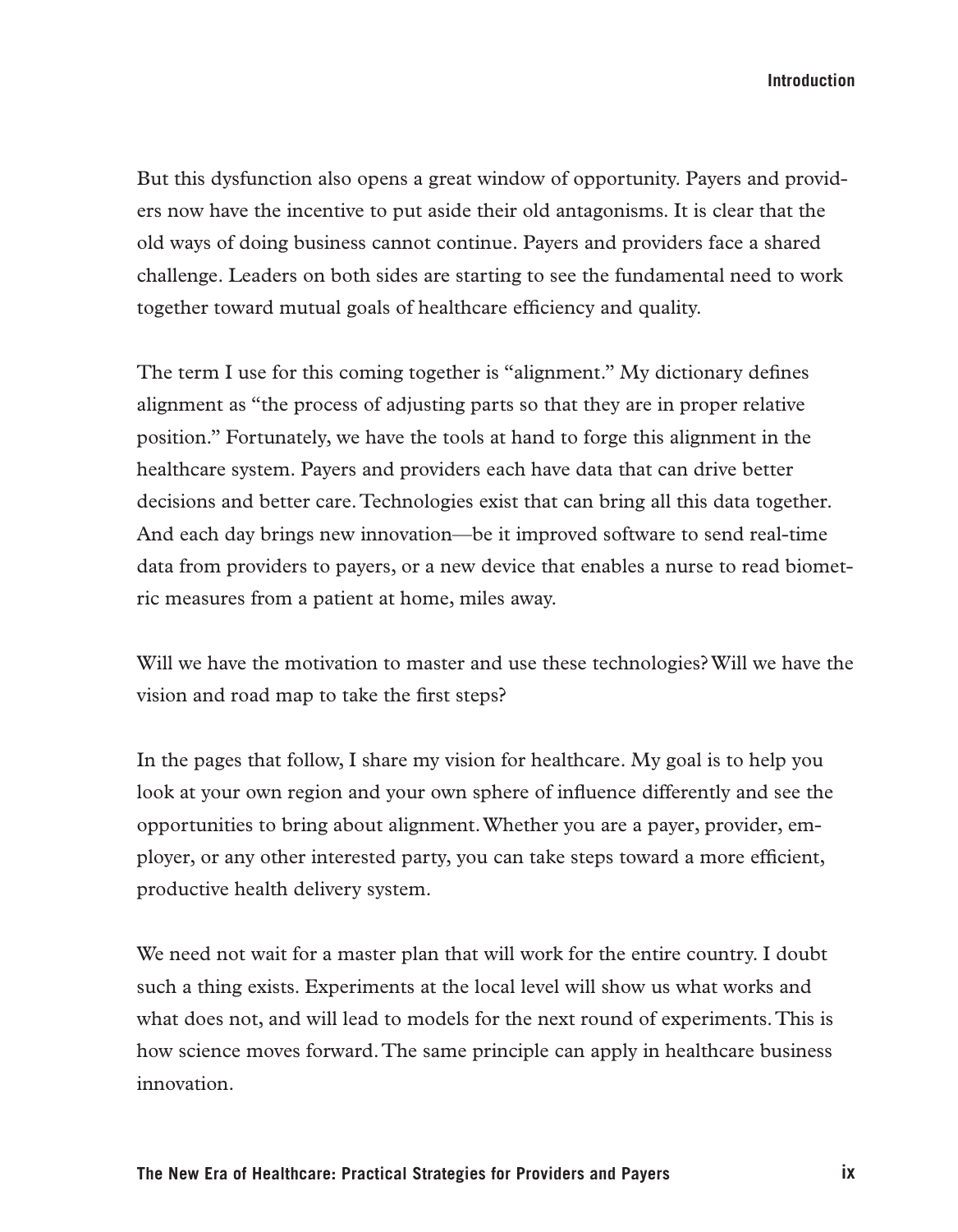#### **Introduction**

For the past 25 years, I have worked elbow-deep in the financial realities of healthcare and am intimately aware of the complexities. As a physician executive, I have experienced, implemented, and observed the many strategies and economic models that have come into play. I have stood at the juncture where interests meet (and sometimes compete) in healthcare—mostly between the payer and provider, but also between the employer and employee/consumer. I have seen what has worked and what has not. And I am certain that every model tried so far has been less than optimal because it failed to address the critical relationship that must exist between the payer and provider.

I embarked on writing this book to share the big picture from where I sit. My strategies for alignment present practical ideas to change the way that payers and providers interact. These strategies create a means to improve quality and manage costs. I hope you will recognize ways in which you can apply some of these ideas to your own challenges.

As a physician and an executive, I see how healthcare is at the center of our future prosperity. Personal health is key to maintaining productivity for each individual. And for companies throughout our economy, healthcare expenditures go right to the bottom line. How we fix healthcare is critical to so much of the economic health of our country, and our global competitiveness.

Any solution must create a situation in which all parties benefit. Alignment is critical. I invite you to join in building a new paradigm for the payer-provider relationship. If we combine forces, we can take on and successfully solve the issues plaguing healthcare.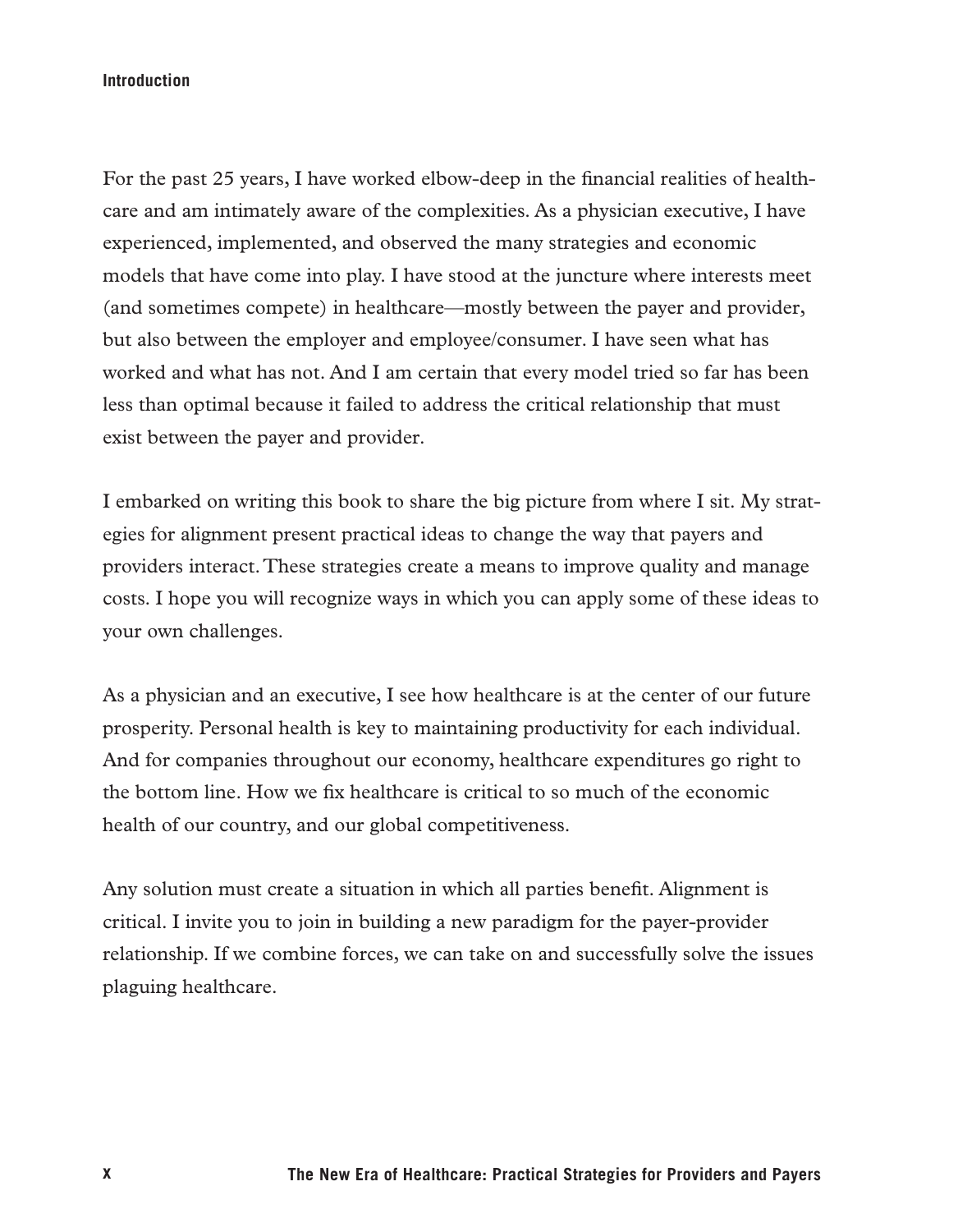# Chapter 1 **Why Payers and Providers Are Disconnected**

Two major stakeholders—the providers of healthcare and the entities that pay for it—affect the cost, quality, and outcome of healthcare delivery in the United States today. Yet, for nearly three decades, these two groups have been at odds. As healthcare and the way we pay for it have evolved, each group has adopted tactics to manage costs and leverage its own assets in ways that seemed reasonable. But the tactics of each group have increasingly alienated the other and widened the gulf of mistrust.

Over these same decades, we have witnessed great progress in diagnosing and treating disease, for which the medical community can be justifiably proud. On the payer side, insurers have innovated new products and technologies that help to manage the costs associated with the rapid expansion of medical technologies. However, we find ourselves with a healthcare system that costs more than ever, delivers less quality and efficiency than we would like, and lags behind most other developed countries in key indicators and cost. Therefore, it is time to refocus the energies of payers and providers on working together toward collaborative accountability.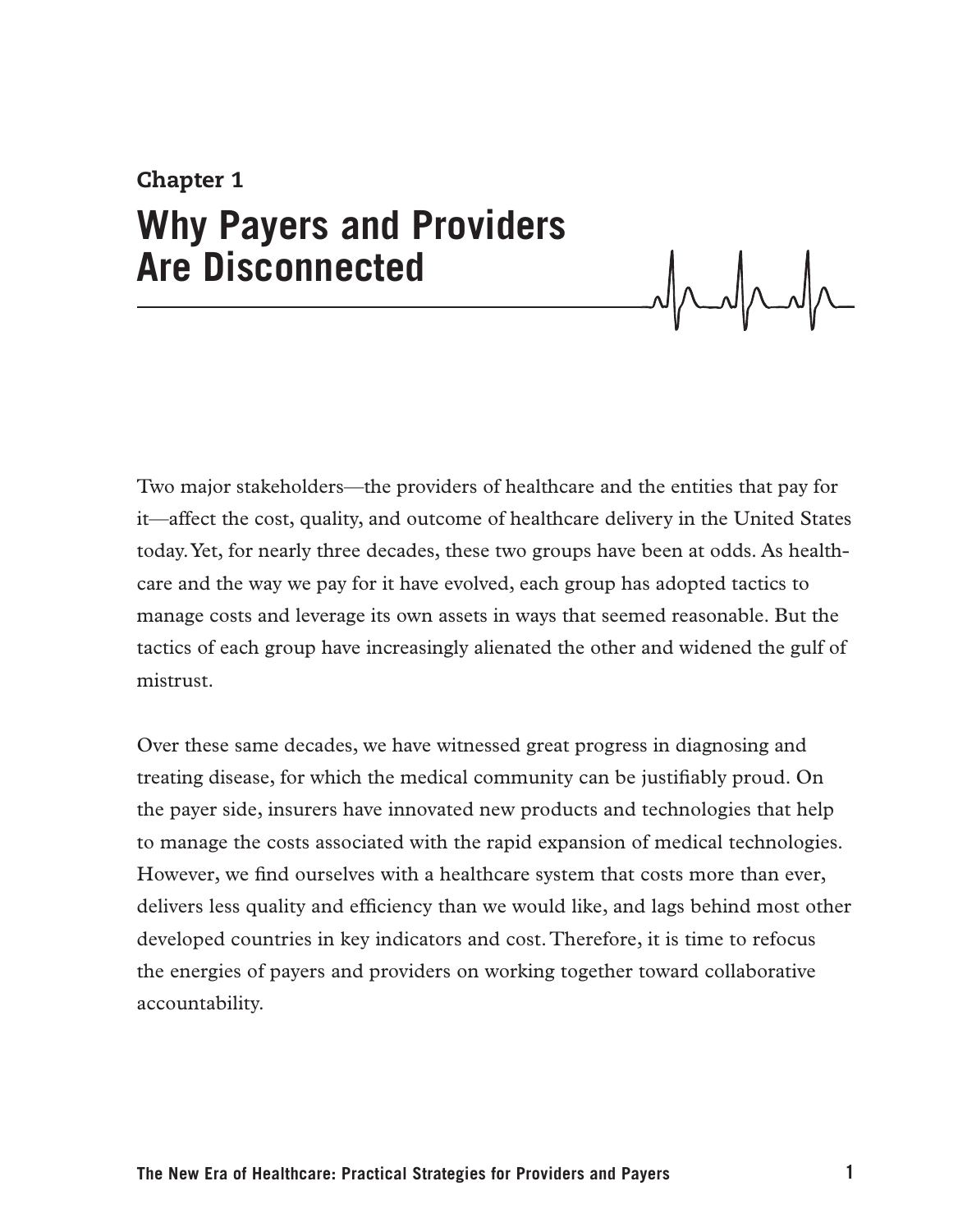#### **Understanding the Disconnect**

To understand the disconnect, let's look at how it evolved. Private health insurance and employer-sponsored healthcare emerged in the 1930s and 1940s, and put in place a fee-for-service model that dominated for 40 years. Under this indemnity system, patients paid all costs out of pocket up to a deductible (typically \$2,000) and then a percentage (typically 2%) of all subsequent costs. Increasingly, technological and expensive care led to the rise of managed care, in which employers, insurers, and medical providers sought to contain costs, improve performance, and increase coordination of services.<sup>1</sup> We have seen an evolution in managed care from health maintenance organizations to preferred provider organizations to point-of-service plans and, most recently, to consumerdirected products.

Managed care—defined as any system that manages care with the aim of controlling costs while satisfying medical quality standards—should have brought about an alignment among employers, insurers, and providers. But because payers and providers did not cooperate to find solutions, that did not happen. Instead, each party was looking after its own interests rather than exploring ways to work together.

With each new iteration of managed care, payers developed new tactics to control costs, some more successful than others. Payers instituted tools that either managed or controlled access to care. Through contracting, fees for some services were reduced. Capitation, a fixed payment to care for patients regardless of how intense their medical needs may be, shifted the financial risk to the provider. The gatekeeper role of the primary care physician (PCP), ostensibly to ensure appropriate use of specialists, quickly took on a negative connotation to patients and physicians who perceived the PCP as limiting access to care.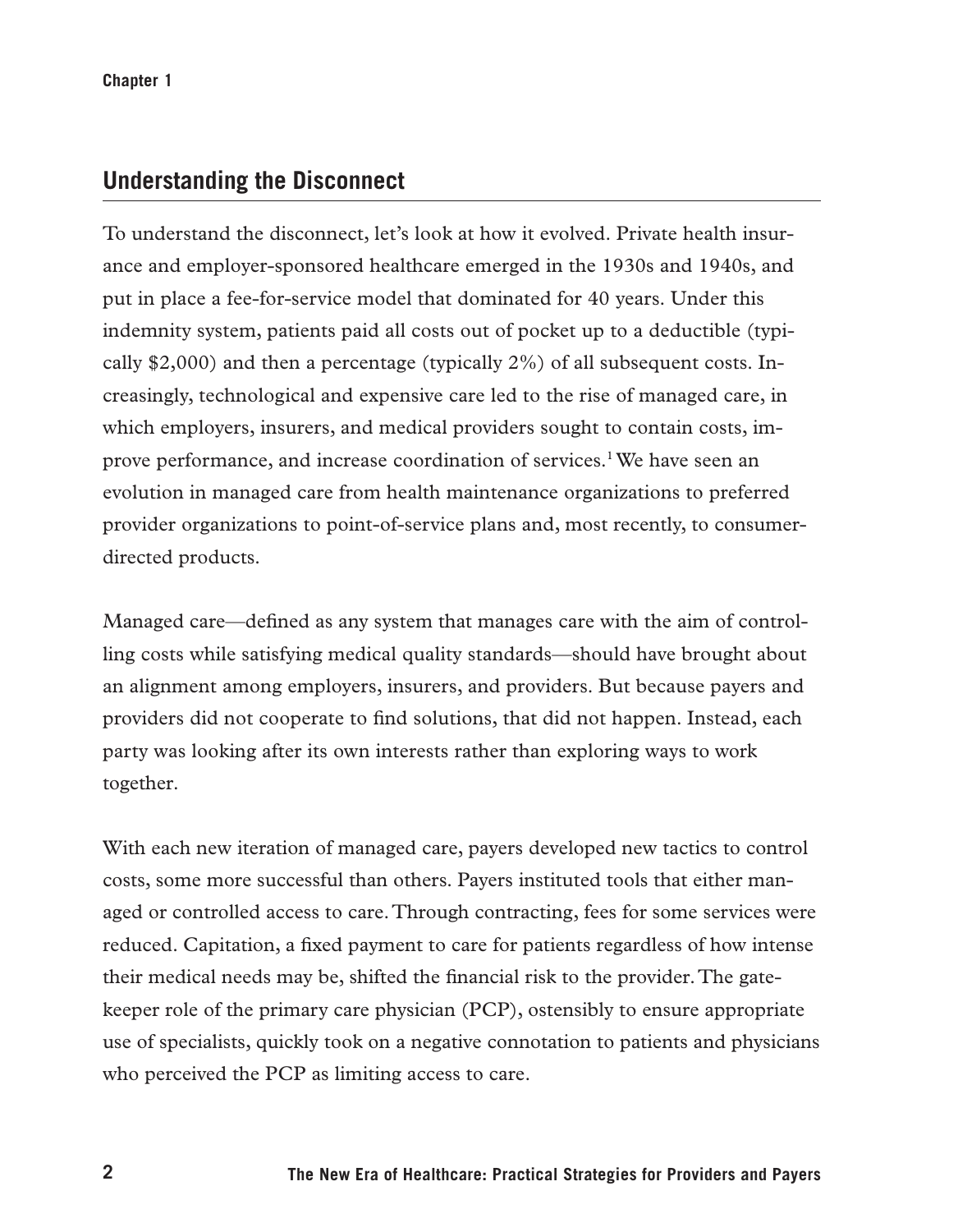Meanwhile, hospitals were penalized with denials—for example, if a patient was readmitted within several days of discharge. Such penalties were intended to deliver more value by making hospitals and providers more efficient and effective. However, because most hospitals did not have the appropriate processes in place to improve care, the payers' actions were perceived as squeezing providers. And although hospitals and providers have become significantly more efficient, these changes have not led to the results we need to transform healthcare.

What nearly all of these tactics have in common—perhaps with the exception of the emerging consumer-directed movement—is that they are not aligned with provider incentives. Providers have responded with strategies of their own. Individual hospitals consolidated into hospital systems and sole practitioners into physician groups. Although many factors drove this process, one clear impetus was to increase the bargaining power of providers with payers. Providers, especially hospitals, applied rigorous review to their contracts. Contract negotiation became ever more arduous, often with nine months spent bargaining for a 12-month contract. With the advent of new technologies, providers drove innovation in tools to improve the billing cycle. In essence, providers, primarily hospitals, became fixated on revenue optimization when they could have focused on delivering more value to patients and becoming more efficient.

The lack of alignment between providers and payers has led to distorted behaviors. Managed care plans, when seeking to trim their expenses, tend to look at line items that cost a lot of money, particularly high-volume procedures such as cataract and cardiac procedures, and reflexively lower physician reimbursement. In response, many providers attempt to maintain their income by increasing the volume of procedures they perform.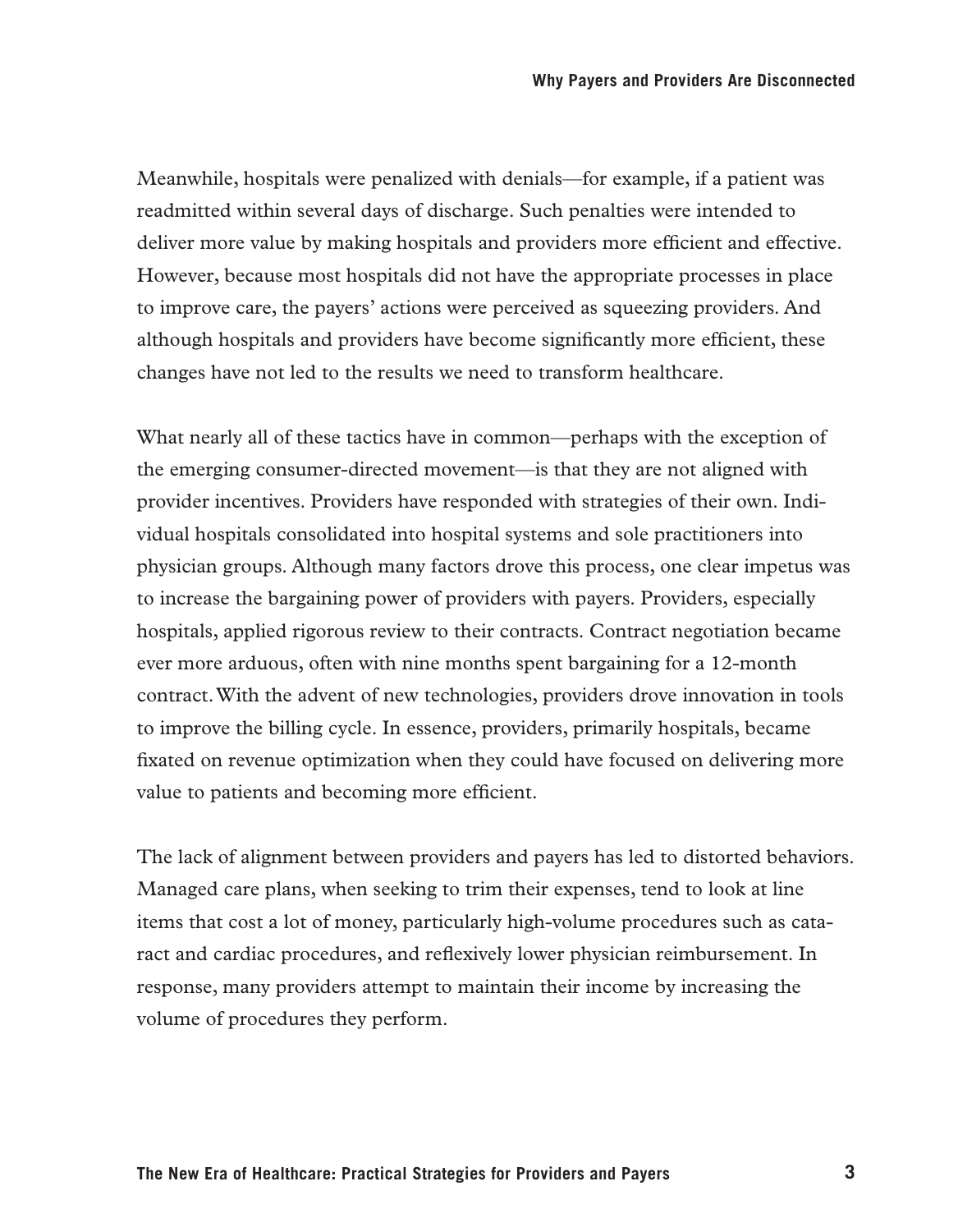**Chapter 1**

Physicians can increase volume in two ways. First, they can expand their patient base, which is not a feasible option for most. The second is to increase the number of procedures performed within the same patient pool by adopting more liberal decision-making. Consider the example of cataract surgery. Although there are clear guidelines recommending when a cataract should be removed, significant latitude and judgment can be applied when cataract disease is evident and the patient's vision is at stake without intervention. Therefore, some ophthalmologists looking to increase their procedure volume may become more aggressive in their treatment.

Managed care's most recent attempts to manage costs have come in the form of cost and quality rankings of physicians and hospitals. Plans use rankings within their markets to create tiers of physicians based on cost and quality data, and then use financial penalties on lower-tier performers. For example, plans charge consumers higher copayments for lower-tiered physicians. No managed care tactic has elicited a stronger organized response from physicians, who have not largely been consulted about how rankings were devised or imposed. More mistrustful of managed care than ever, physicians have rallied against these new programs. In Massachusetts, for example, the state medical society sued the state's Group Health Insurance Commission, charging that lower-ranked doctors were defamed and consumers who paid more for lower-tier physicians were defrauded.<sup>2</sup>

#### **A Changing Universe for Physicians**

Delivery of care ultimately is managed directly by providers. This is true no matter what program or practice standard is put in place and no matter what name it is given. The physician orders the tests, decides whether to admit a patient, and recommends one course of treatment over another. It is the physician who ultimately has the greatest influence over the quality of care, and, less directly, its cost.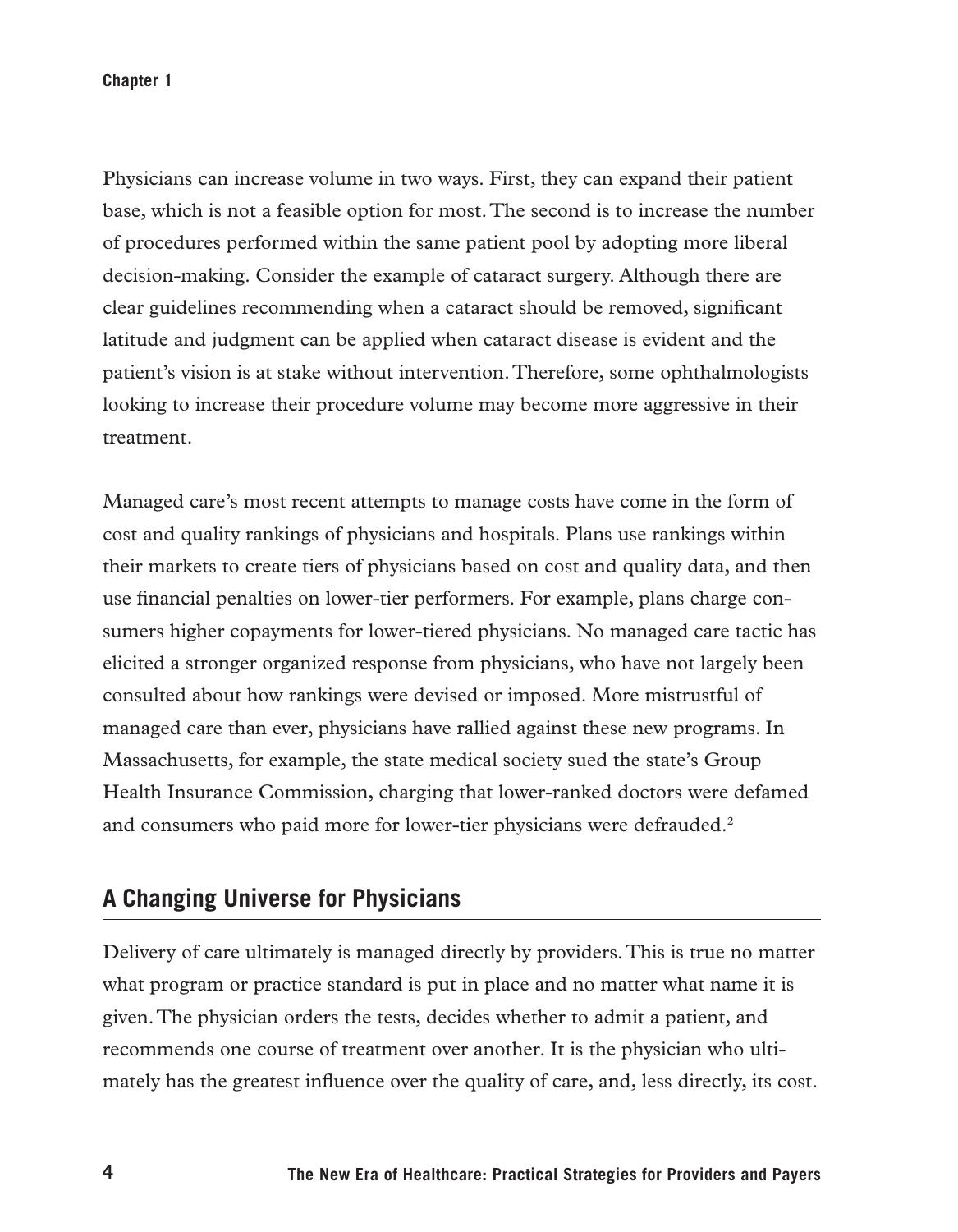To understand the environment of managed care—and to make any important changes—we need to take into account how the ground has shifted for physicians as a profession.

The past few decades have seen enormous disruption to physicians. The average income for a physician in the United States, adjusted for inflation, dropped by 7.1% from 1995 to 2003.3 PCPs saw their inflation-adjusted income drop the most—10.2% on average—while the income of surgical specialists dropped 8.2% and that of medical specialists fell 2.1%. Meanwhile, during the same period, salaries for other professional and technical workers increased by 6.9%.<sup>4</sup>

While their own income was slipping, physicians were acutely aware of a rising class of hospital and health plan administrators and executives with salaries exceeding their own. Perhaps more than the salaries, physicians were bothered by what they perceived as the emergence of medical managers who threatened to eclipse physician autonomy in decision-making.

Throughout the 1980s, the principles of industrial engineering were newly applied to many businesses, including healthcare. It was evident that the concept of "total quality management" and other approaches to improving quality and efficiency could be very useful in healthcare settings. But as administrators imposed these policies, physicians felt their toes were being stepped on. Part of the change was the rise in clinical guidelines, which first emerged from specialty physician groups. Increasingly, these guidelines—soon to be known as evidence-based medicine (EBM)—became part of managed care organizations' requirements. Although there is now universal embrace of EBM as a hallmark for quality (as I'll explain in the next chapter), the early move toward clinical practice guidelines was viewed by some physicians as "cookbook medicine" that usurped their judgment and experience.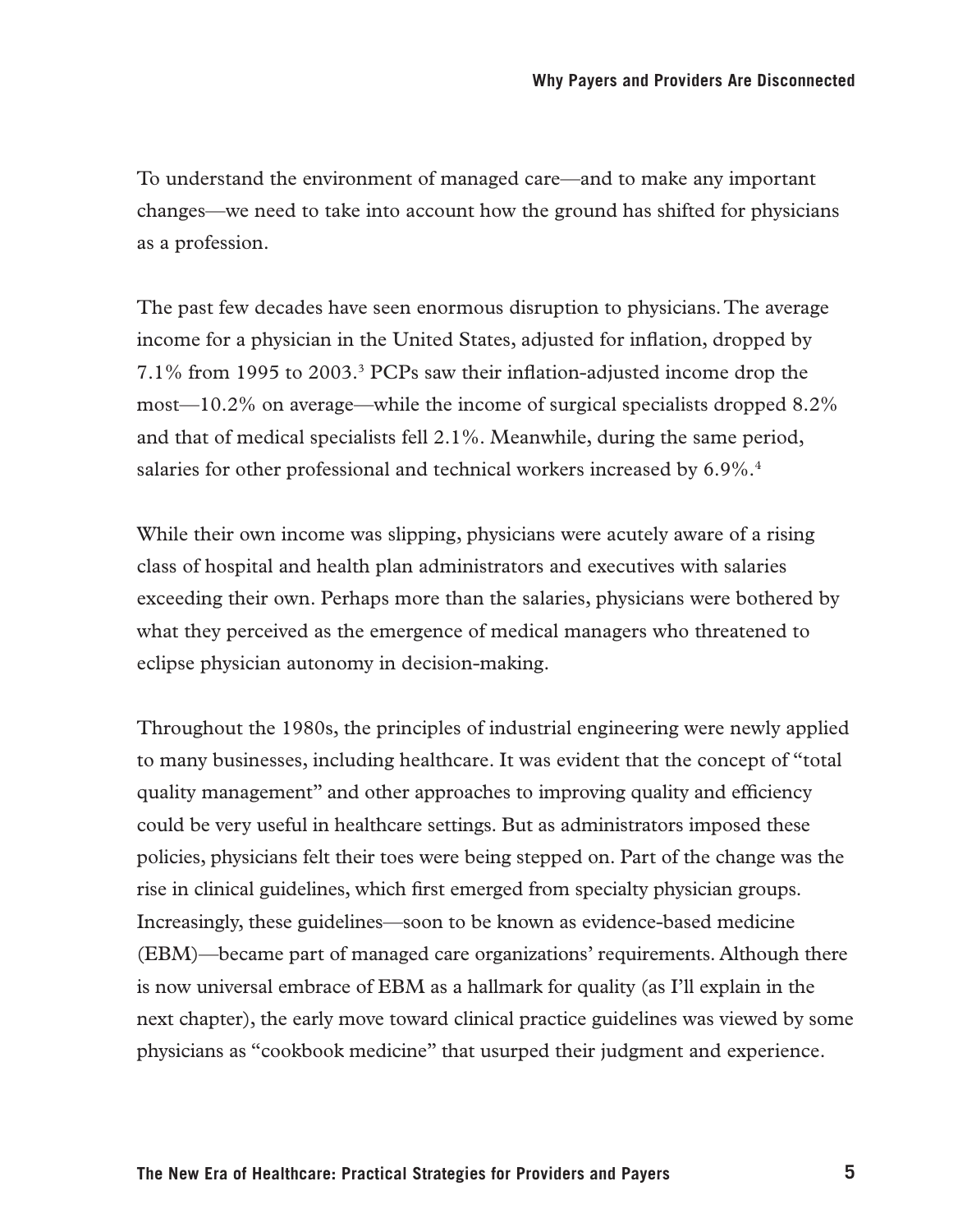#### **Chapter 1**

This new attention to efficiency occurred because medical care had become episodic, in a way that was not best for the patient, the provider, or the payer. For example, a patient might see a new doctor about chronic headaches. And the workup might lead to an expensive MRI, an important test to eventually rule out a brain tumor. But if that physician had a record of the patient's history showing a prior condition that could be contributing to the headache or that the patient had repeatedly visited other physicians with complaint of headache and perhaps already had an MRI, the physician might have taken a more effective—and less expensive—course of action.

There are many reasons we have reached this degree of episodic care: changes in reimbursement practices in the past 30 years, the rise of specialists, and simply the way doctors are trained to think and practice. This trend toward episodic care has had all sorts of implications for the cost and quality of care. It also has made the practice of medicine less satisfying for physicians, who have lost the personal connection to patients that typically develops over time and across multiple medical issues. The challenge now is to bring back continuity of care for physicians and their patients.

A physician's career satisfaction is difficult to measure over time and varies by specialty and setting. But according to a study of physicians from 1997 to 2001, the factors most strongly associated with satisfaction levels were threats to physician autonomy, physicians' ability to manage day-to-day patient interactions and time, and their ability to provide high-quality care. Declining income was not as strongly associated with changes in satisfaction.<sup>5</sup>

If physicians were not already feeling under siege, the past decade has brought a spate of much-publicized reports regarding medical errors, patient safety, and physician misjudgment. A well-known report from the Institute of Medicine in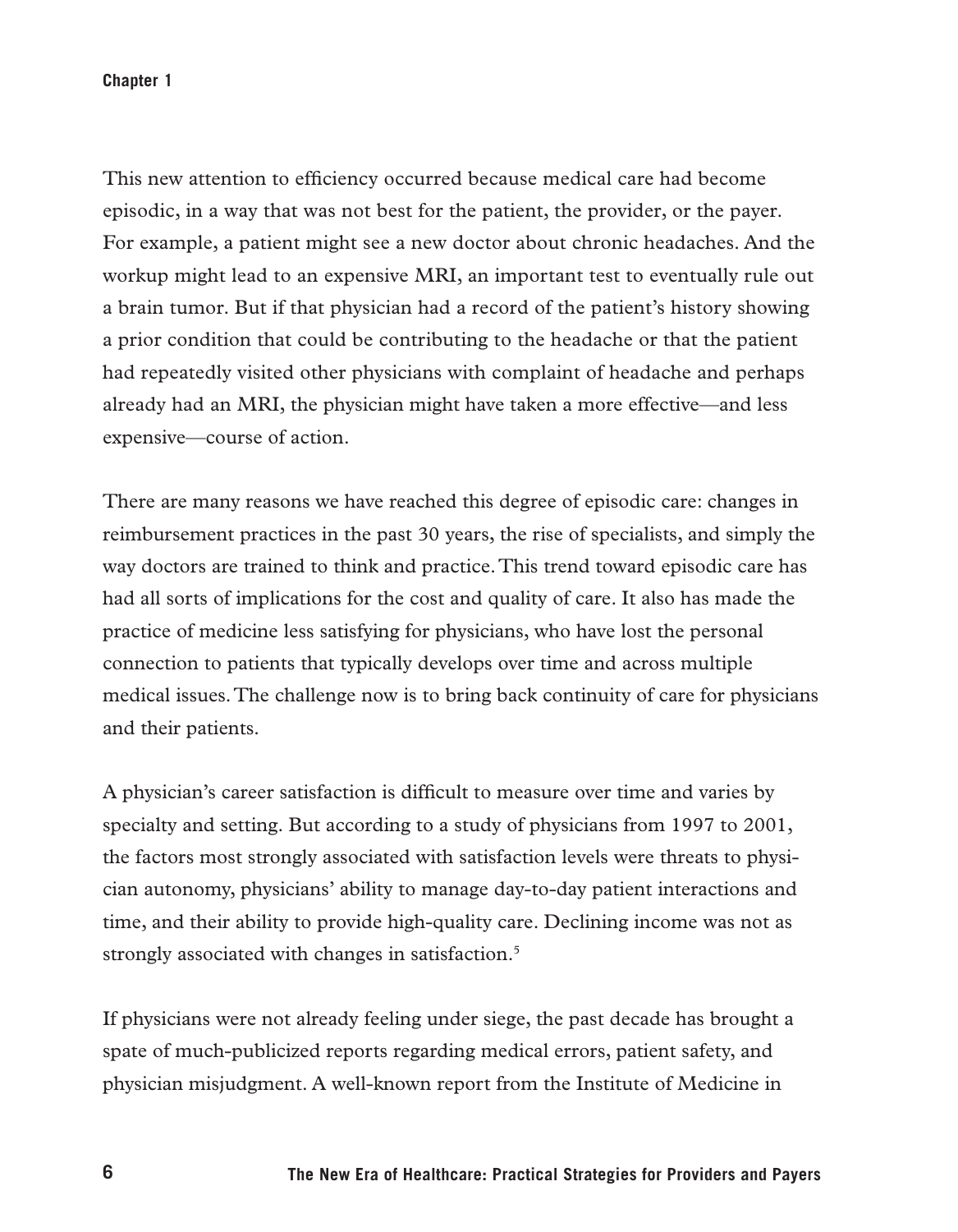1999 suggested that as many as 44,000–98,000 people die in hospitals each year as a result of medical errors and that medical errors cost \$37.6 billion annually, with approximately \$17 billion of these costs associated with preventable errors (about half of which are for direct healthcare costs rather than administration).<sup>6</sup>

More recently, we've seen reports of physician decision-making that resulted in underuse and overuse of medical services. In 2006, the RAND Corporation looked at the 30 acute and chronic conditions that constitute leading causes of death and disability and found that patients received about 55% of recommended care.7 In the same year, another study reported that overuse of three diagnostic tests during routine health exams—urinalysis, x-rays, and electrocardiograms cost between \$47 million and \$194 million annually.8

Among many efforts to rein in costs of preventable errors and mistreatment, the government initiated a program to penalize providers for poor care. Hospitals, in particular, are feeling the squeeze from this initiative. In 2007, Medicare instituted a policy of not reimbursing for preventable medical problems among patients who already were hospitalized.<sup>9</sup> Private insurers are beginning to follow suit and have adopted similar measures.

For physicians, changing employment trends reflect—and in some areas are driving—the working life of physicians. In coming years, we expect an increasing number of physicians to be employed by a hospital system; by some estimates, it may be up to 60%. The percentage of female physicians rose from 11.6% in 1980 to  $26.6\%$  in  $2004<sup>10</sup>$  By 2006, women made up more than 48% of medical school graduates.11 The desire to balance work and family has led an increasing number of physicians, both male and female, to seek more predictable work hours than their demanding profession has traditionally required. More physicians are also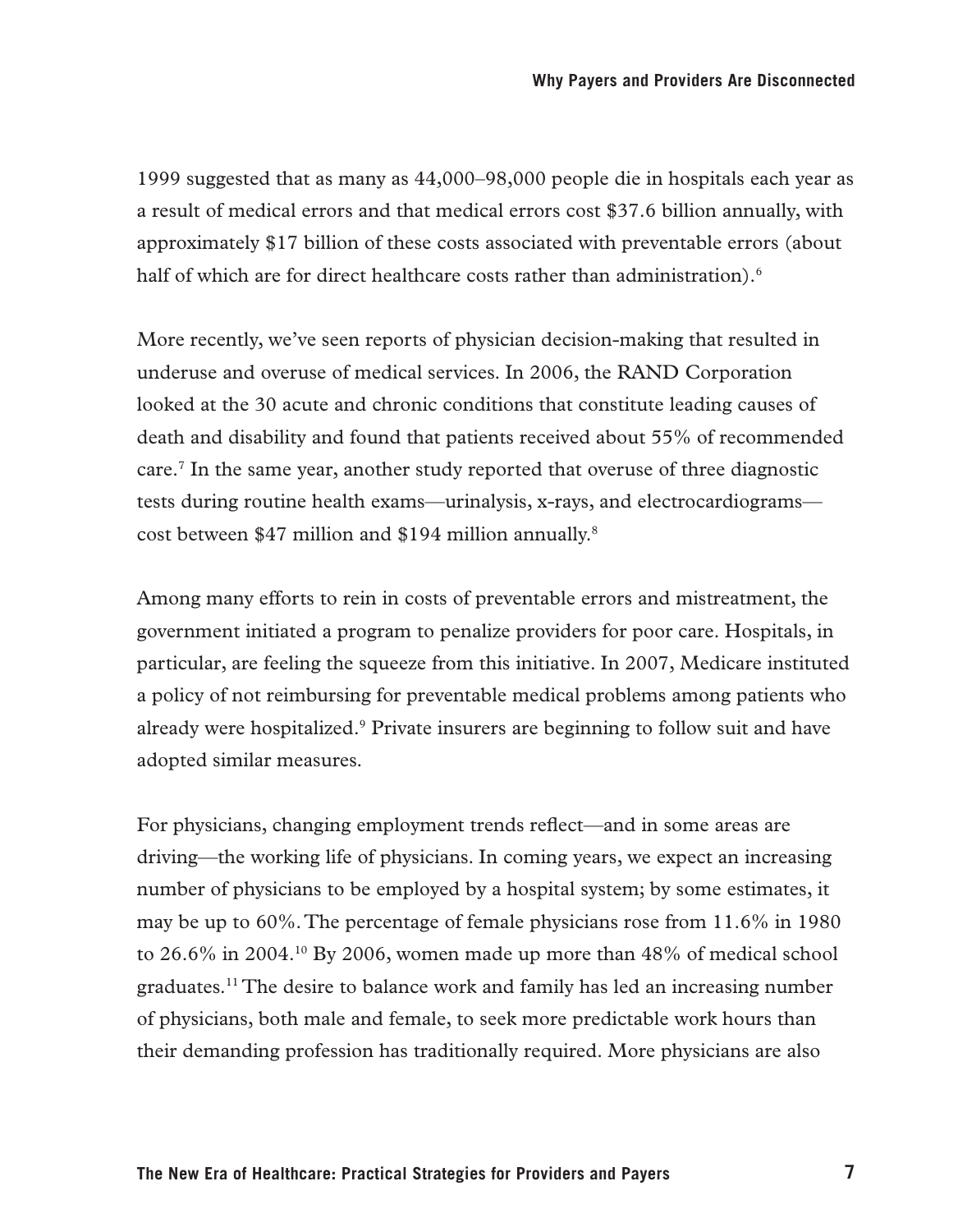**Chapter 1**

seeking part-time work. A recent study showed that four out of 10 pediatric residents seek part-time employment after graduation and two out of 10 find and accept part-time jobs.<sup>12</sup>

Those of us in the business of bringing technology to physicians also see a generation gap between more seasoned physicians and their younger peers. The physician leadership, who make decisions on behalf of their profession, may not be in sync with their younger colleagues, who generally are more fluent users of the newer technologies of connectivity. Younger physicians as a group adopt new technologies easily and fully expect to use such technologies to diminish their administrative burdens, whereas some seasoned physicians remain skeptical or unmotivated to embrace technology. Despite the difficulties posed by the generation gap, healthcare leaders have an opportunity to work with physicians who are early adopters of technology to drive new efficiencies and collaboration.

Traditionally, the managed care industry's behavior toward physicians has been based on the incorrect assumption that providers are motivated primarily by financial incentives. This fallacy is one reason why so many attempts to manage care have not met their hoped-for results—and instead have fueled the cycle of mistrust. No doubt that finances matter, but there is much more to physician behavior than just money.

True alignment with physicians requires understanding the realities of their work life—their frustrations, their expectations, and their aspirations. The truth is that physicians feel great responsibility toward their patients, and are motivated primarily by the desire to do what is medically best for those under their care. So there is an enormous opportunity to focus on what is truly a shared goal: keeping patients healthy and restoring them to health when they fall ill.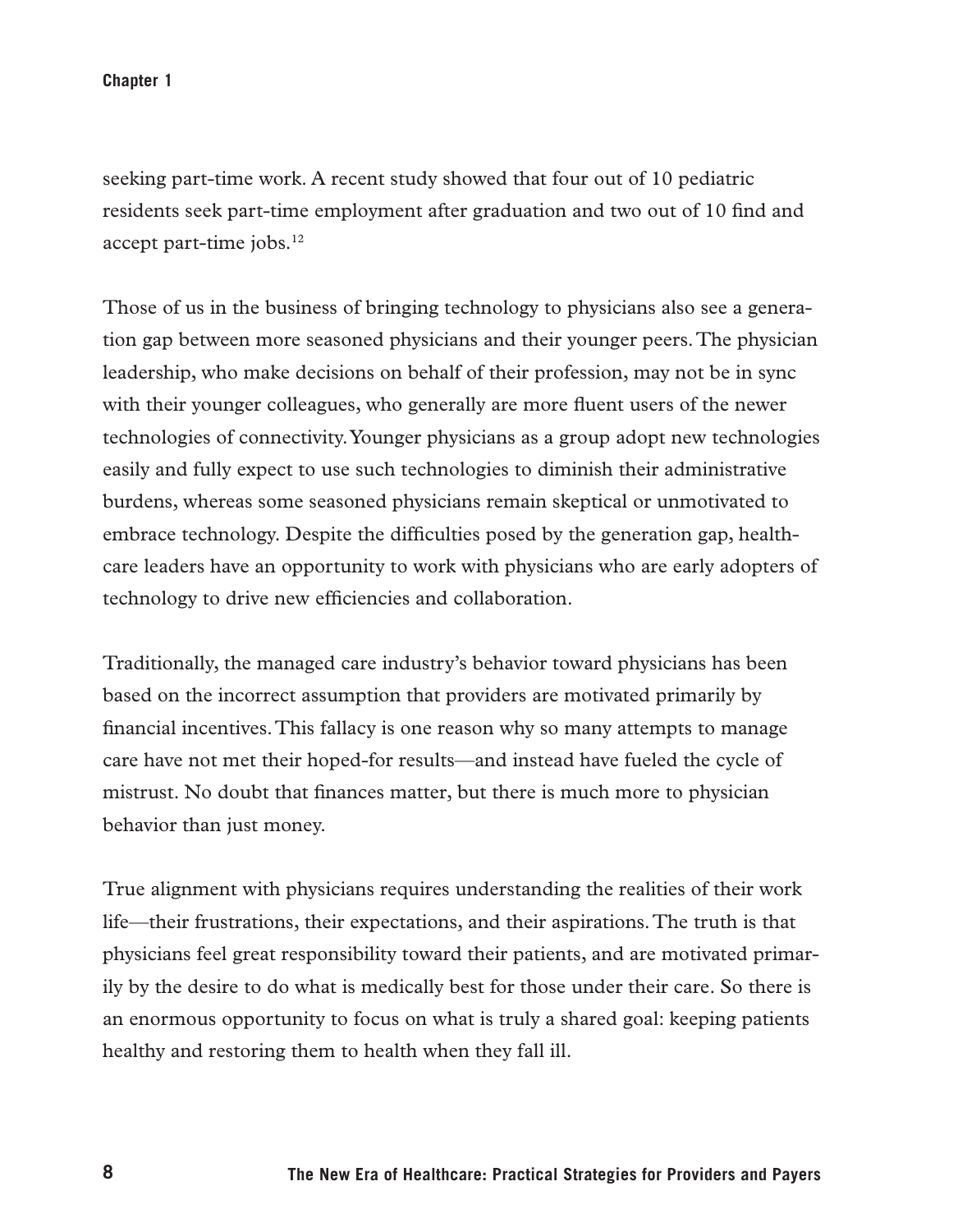Physicians also like efficiency, at least in concept, and solving problems. Reaching out to physicians and engaging them on a nonfinancial level is essential. I will address this further in Chapter 2 and throughout this book.

#### **Many Players on One Stage**

We cannot consider the payer-provider relationship without touching upon the other constituencies and trends that influence our healthcare system. These include:

- **• Employers.** Employers are the drivers of health insurance, with increasing involvement in controlling costs and maintaining a healthy population. Large employers and business consortiums such as the National Business Group on Health have driven much of the innovation we've seen in recent years.
- **Patients.** The consumer health movement that began in the late 1960s, with patients playing a larger role in healthcare decision-making, has exploded in the last decade with the availability of health information on the Web. In a twist on patient empowerment, one of the most recent costcontrol measures by insurers and employers has been consumer-directed products that shift costs to consumers. The intent of these plans is to motivate patients to seek out the most cost-efficient and high-quality care. But do consumers have the right information to make these decisions? And how do individual patients balance questions of cost and quality? Whether consumer-directed programs truly manage care has yet to be proven.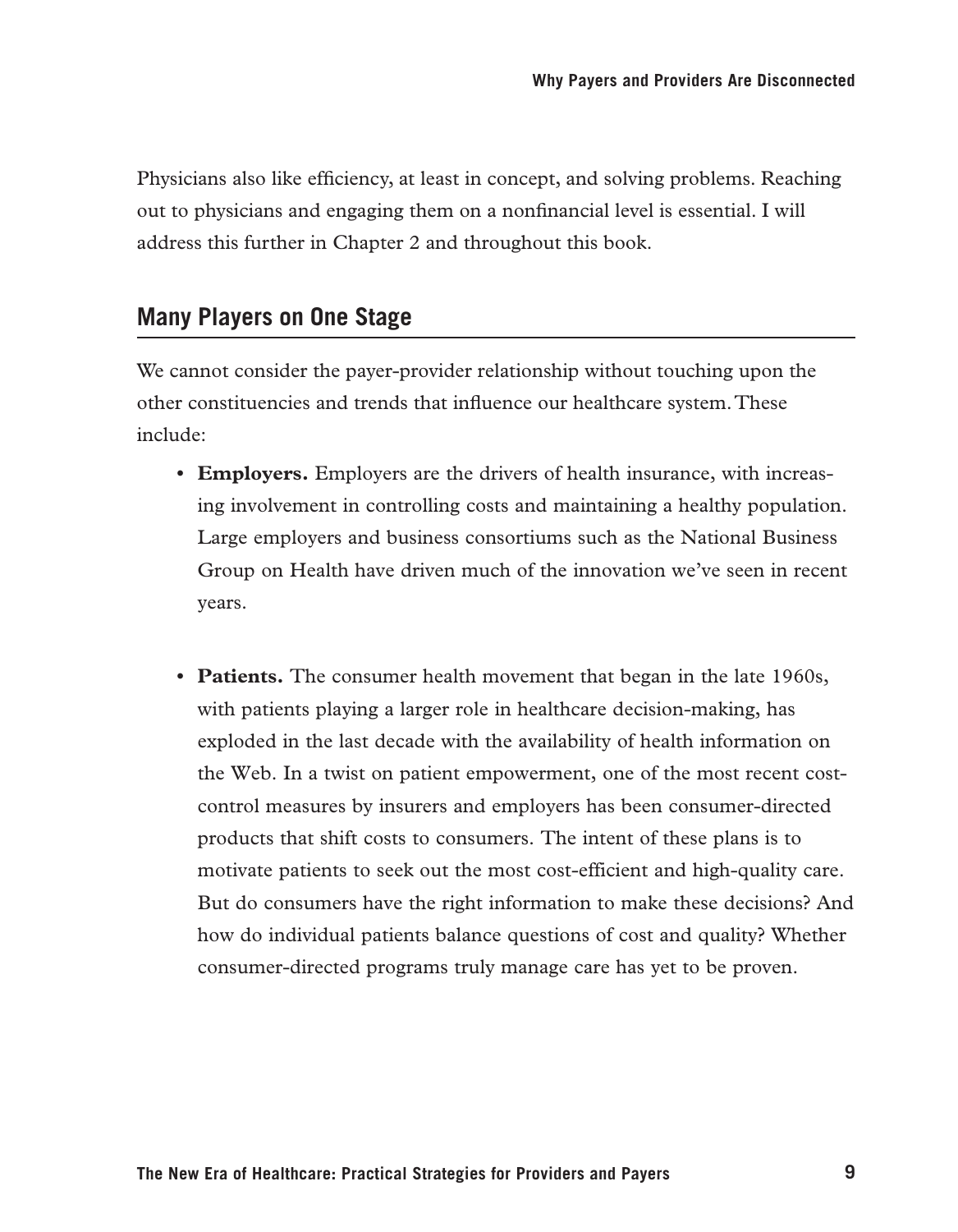- **• Government.** Government is a huge player, accounting for half of all healthcare spending in the United States, and creating policies that affect all payers. But it is the private sector that will drive the innovation needed now.
- **• New health challenges.** Although a subset of the population may be in better health than ever, other health challenges have emerged—particularly in the areas of obesity, diabetes, asthma, and HIV. Most far-reaching of these challenges, perhaps, is the increasing number of patients without insurance or with inadequate insurance. These patients increasingly turn to hospitals for primary care, and hospitals must absorb the financial burden.

Entire books could be written about each of these factors in the healthcare system. However, this book will focus on the relationship between payers and providers and how improving that relationship will bring benefits to all.

#### **Where Do We Turn Next?**

Continuing "business as usual" is not an option. Among those involved in healthcare, there increasingly is talk that the system as we know it cannot continue. Everywhere you look, there are dour assessments of the state of healthcare in the United States: discouraging measures of health outcomes dropping amid the highest healthcare costs in the world, painfully slow adoption of new technology, and a high percentage of the population without adequate primary care. And we are right to sound the alarm about healthcare as an industry. From 2006 to 2008, the medical loss ratio (the percentage of a health plan's revenue used to pay for medical services) for large public plans rose from 81.7% to 83.7%. This drove an erosion of market value for those plans by \$70 billion in just the first half of 2008.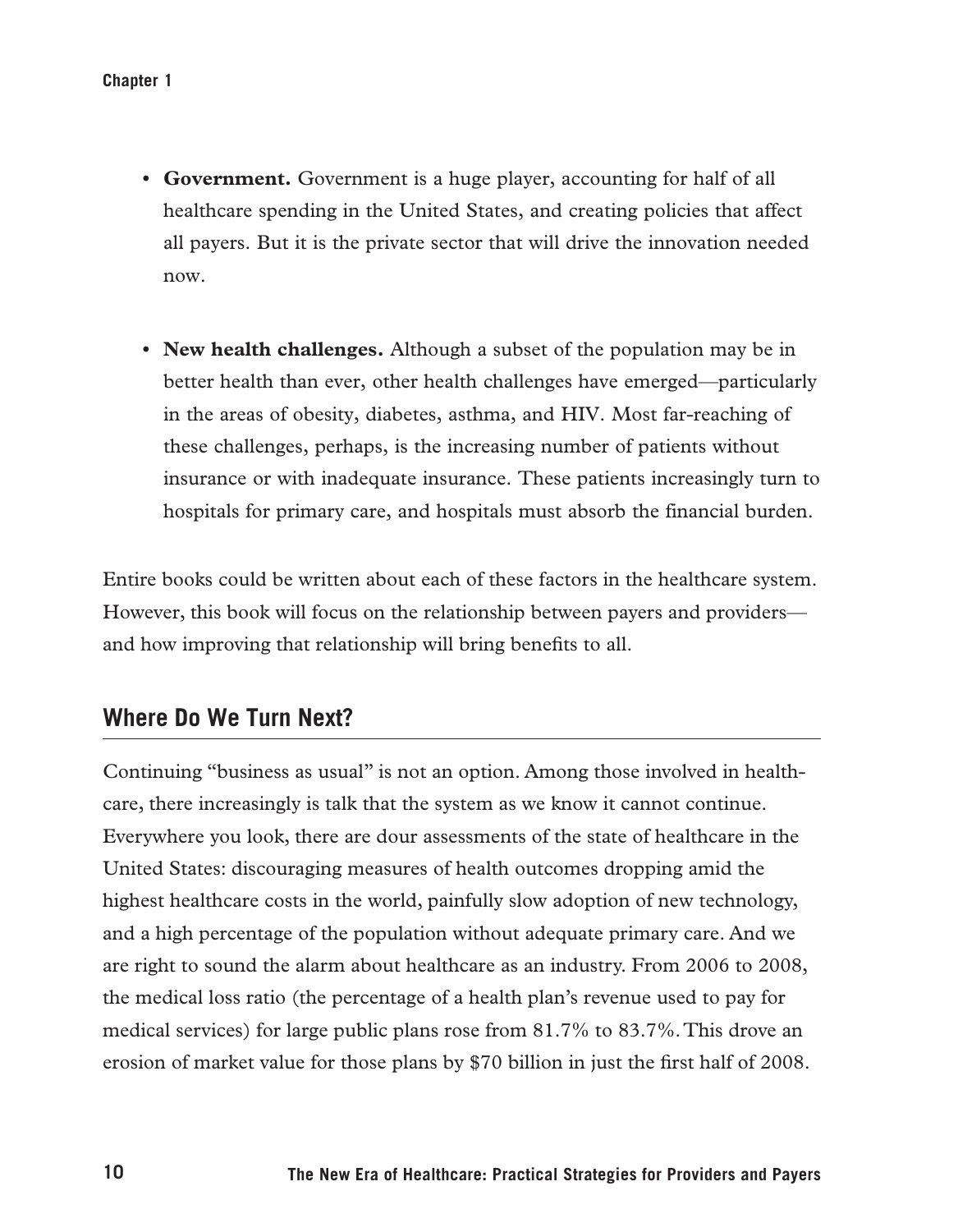As an industry, we have shifted costs in every direction we can. We have done everything possible—except initiate the kind of changes that will get to the heart of the problems and create long-term benefits. It is time to stop shifting costs and instead align payers and providers around their common goals. Now is the time to bring together the two major constituents that affect cost, quality, and outcomes. Payers and providers must collaborate in a meaningful way to truly manage the care and costs for our patients. And it all comes down to the need for alignment in three basic areas: clinical, economic, and administrative.

#### **Endnotes**

- 1. V. Rodwin, "The Rise of Managed Care in the United States: Lessons for French Health Policy," published with permission at *www.nyu.edu/projects/rodwin/managedcare.html* (accessed December 5, 2008) from C. Altenstetter and J. Bjorkman (editors), *Health Policy Reform, National Schemes and Globalization* (London: Macmillan; New York: St. Martin's Press, 1997).
- 2. J. Krasner, "Physician Group Files Suit over Rankings," *The Boston Globe,* May 22, 2008, *www.boston. com/business/healthcare/articles/2008/05/22/physicians\_group\_files\_suit\_over\_rankings* (accessed December 5, 2008).
- 3. Ha T. Tu and Paul B. Ginsburg, "Losing Ground: Physician Income, 1995–2003, Tracking Report No. 15, June 2006, Table 1," Center for Studying Health System Change *Community Tracking Study Physician Survey, www.hschange.com/CONTENT/851/851.pdf* (accessed October 3, 2008).
- 4. Ha T. Tu and Paul B. Ginsburg, "Losing Ground: Physician Income, 1995–2003, Tracking Report No. 15, June 2006, Table 1," Center for Studying Health System Change *Community Tracking Study Physician Survey, www.hschange.com/CONTENT/851/851.pdf* (accessed October 3, 2008).
- 5. B.E. Landon, J. Reschovsky, and D. Blumenthal, "Changes in Career Satisfaction Among Primary Care and Specialist Physicians, 1997–2001," *Journal of the American Medical Association* 289 (4): 442– 449.
- 6. L. Kohn, J. Corrigan, and M. Donaldson (editors), *To Err Is Human: Building a Safer Health System, The Institute of Medicine,* Committee on the Quality of Healthcare in America (Washington, DC: National Academy Press, 2000), as summarized at *www.ahrq.gov/qual/errback.htm.*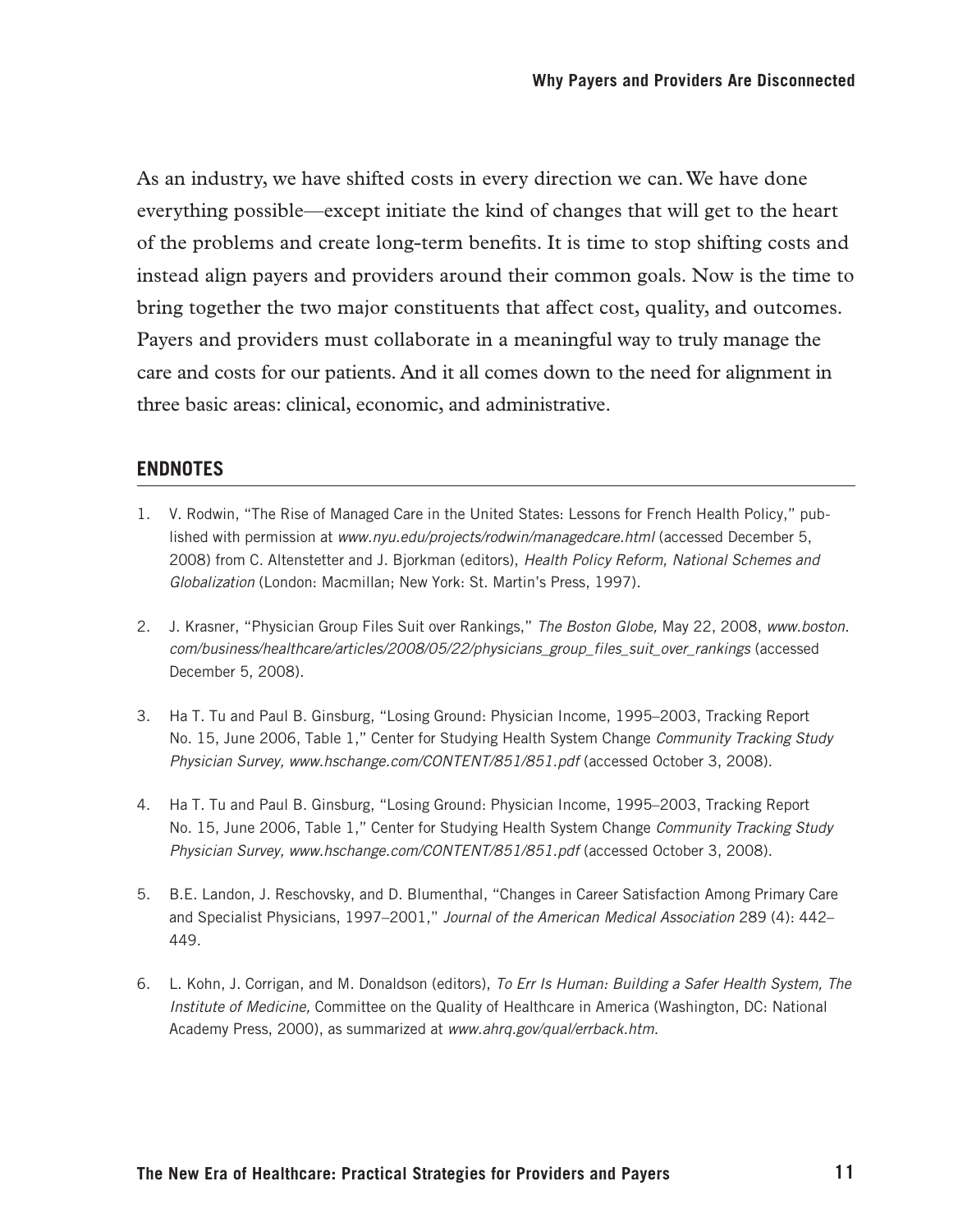#### **Chapter 1**

- 7. S. Asch, E. Kerr, J. Keesey, J. Adams, C. Setodji, S. Malik, and E. McGlynn, "Who Is at Greatest Risk for Receiving Poor-Quality Health Care?" *New England Journal of Medicine,* 354:(2006)1147–1156.
- 8. D. Merenstein, G. Daumit, and N. Powe, "Use and Costs of Nonrecommended Tests During Routine Preventive Health Exams," *American Journal of Preventive Medicine* 30(6): 521–527 D.
- 9. http://blogs.wsj.com/health/2008/08/01/medicare-expands-list-of-no-pay-hospital-conditions (accessed December 5, 2008).
- 10. Derek R. Smart, *Characteristics and Distribution in the U.S,* 2006 Edition (American Medical Association Press, 2006), 4.
- 11. Association of Medical Colleges, "AAMC: FACTS Table 29: Women Enrollment and Graduates in U.S. Medical Schools 1961–2006," AAMC Data Warehouse: Student section; Student Records System (SRS*); Journal of Medical Education, www.aamc.org/data/facts/2007/women-count.htm* (accessed October 3, 2008).
- 12. William L. Cull, et al., "Many Pediatric Residents Seek and Obtain Part-time Positions," *Pediatrics* 121, 2 (February, 2008): 276–281.